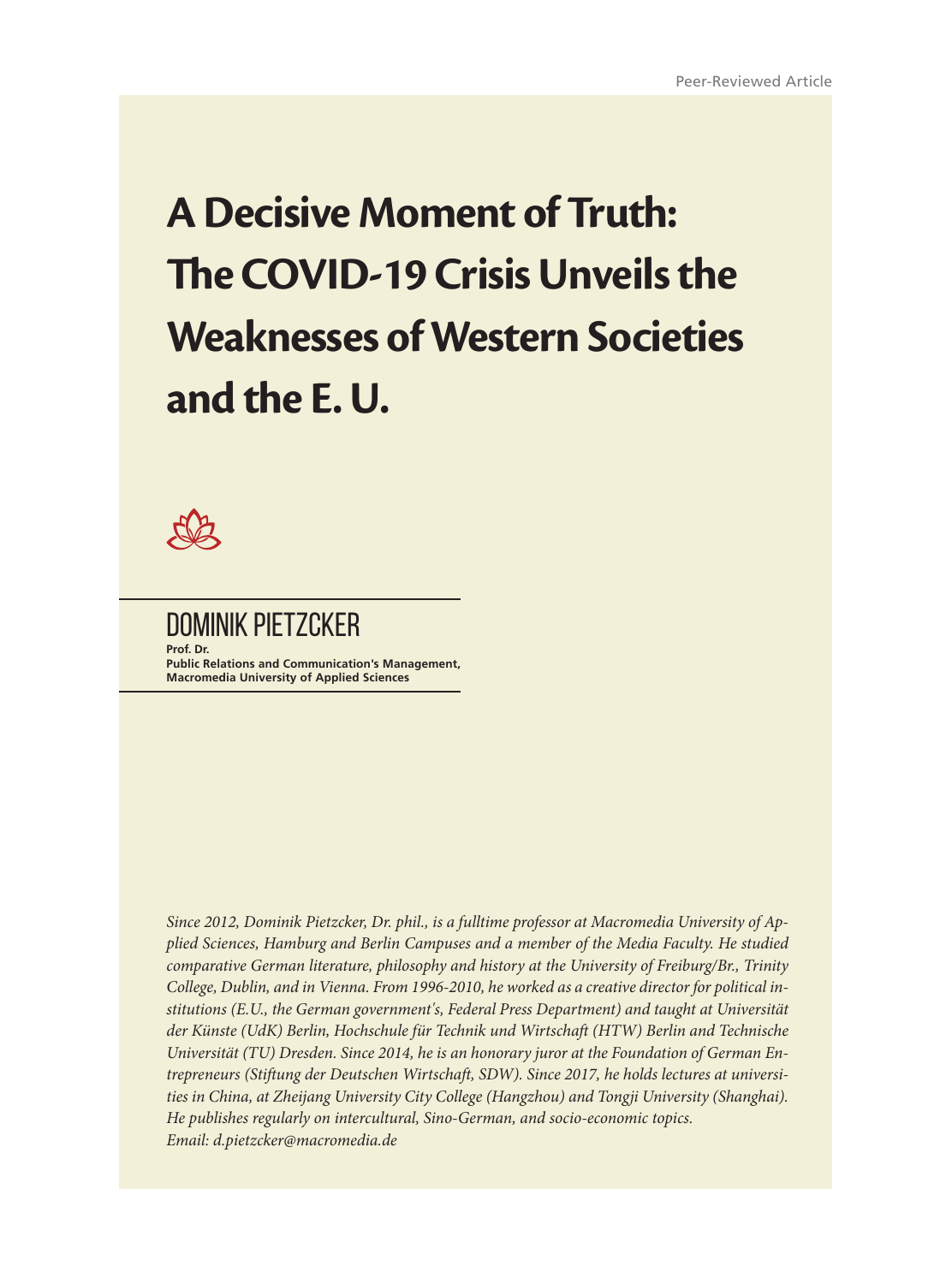#### **ABSTRACT**

All crises – whether they are political, economic, organizational, societal or medical – have one decisive quality: they expose the strengths and weaknesses of the affected system and of all its members. COVID-19 challenges a liberal economic system where personal security, individual comfort and well-being, and the accumulation of wealth are considered to be the highest values. These values, and the way of life that goes with them, are still powerful motivational catalysts in societies based on materialism. Indeed, the free exchange of goods and services, individual mobility, the international flexibilization of production and distribution – all that we call globalization or as an eponym, "global capitalism" (Beckert, 2014) – carry deep, intrinsic risks. One of the most obvious outcomes of the coronavirus crisis is to reveal how easily this interdependent system between global players – enterprises, institutions and states – can be disrupted, damaged and partially destroyed. Those countries that succeeded in fighting, in as fast and draconian as possible, the COVID-19 pandemic will be the global winners of this race against time and spread. Among these countries will certainly be China, South Korea and Singapore, as they all entered the crisis in its early stages and quickly established strict, coherent and elaborate medical regimes (Welter, 2020). The economy of the Eurozone, already weakened before the pandemic, has suffered enormously and will not recover soon. Unemployment rates are already increasing dramatically in Southern Europe. Europe, and the E.U. as a political idea and visionary project for so many decades and generations, are facing harder times. In the aftermath of the COVID-19 crisis, authoritarian and reactionary neonationalist ideas are likely to gain strength, while the world economy may experience an enduring recession, destroying wealth and stability, and challenging – if not changing – the existing global order. COVID-19 could mark a crucial historical moment: the end of the laissez-faire era, not only in economics and finance, but also in politics, culture and private life.

**Anahtar Kelimeler:**Asianization; economic crisis; European integration; globalization; neoliberal capitalism

*Dreams in the spring; Clouds in autumn. It is easy to meet, and to part too.*

*Yan Jidao, 11th century (Qiu, 2009, 191)*

#### A Declaration of War Against Reality

WITHIN MERE WEEKS, THE GLOBAL economy, medical infrastructure and national politics have lost their stability and even shifted into a chaotic path in some parts of the world; as, for example, in Bergamo, Italy (Zamapano, 2020; Jones & Montale, 2020). Already on March 2, 2020, the Organization for Economic Co-operation and Development (OECD) published an interim report under the alarmist title "The World Economy at Risk". Every single index in this report is pointing downwards (OECD, 2020: 15): "If downside risks materialize, including a much wider spread of the coronavirus outbreak, and global growth looks set to be much lower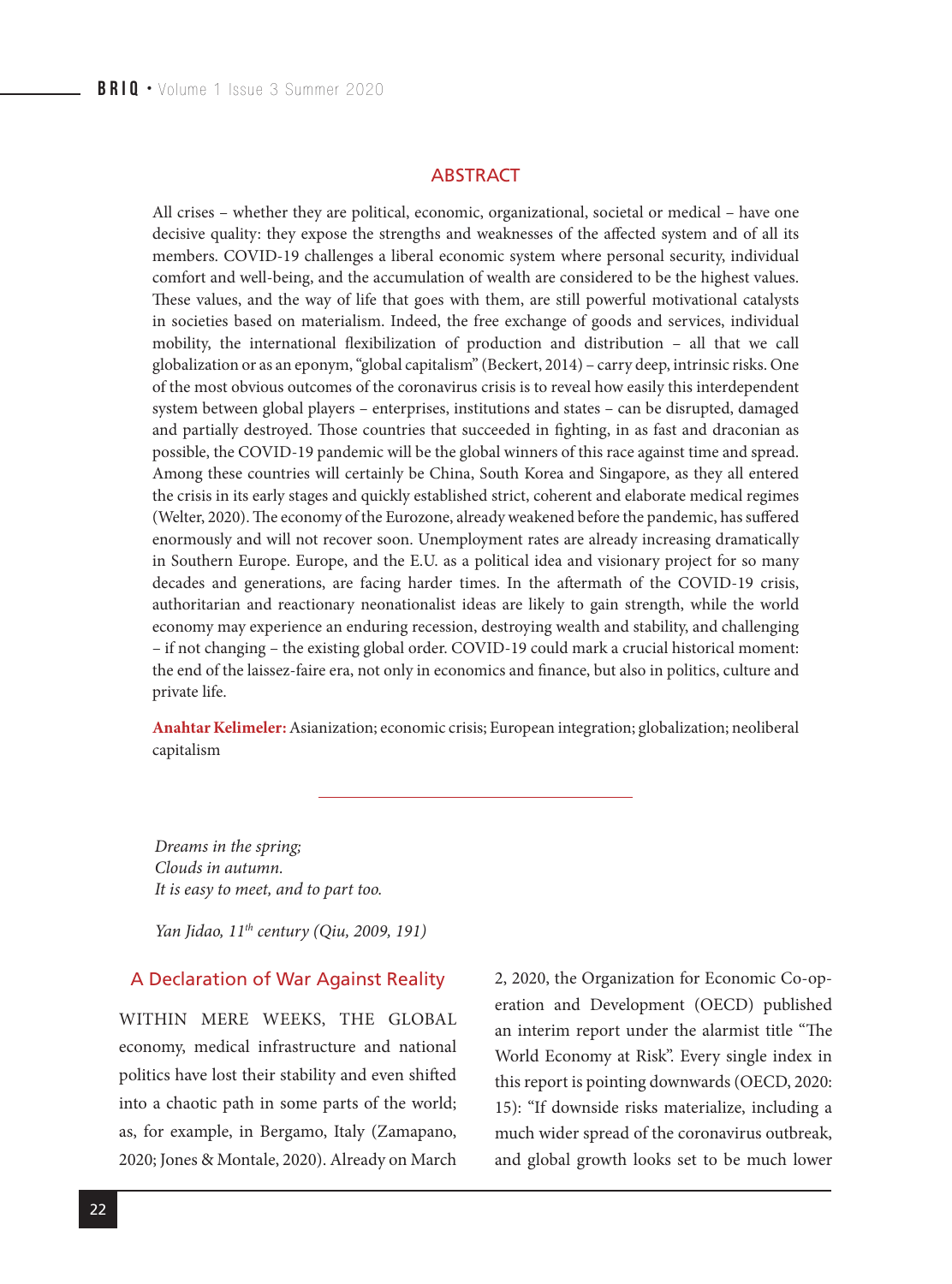than projected, governments could be faced with the challenge of having to respond to significant weakness at a time when domestic policy space is limited." After a rather pessimistic outlook, the report concludes (OECD, 2020: 14): "Looking ahead, this episode of weak growth reinforces the need for stronger public investment in many countries, broadly defined to include education and health care spending, to support demand and boost medium-term living standards." Since March 2020, the negative global macroeconomic effects of COVID-19 have accelerated.

# **During the COVID-19 crisis, the E.U. proved its inability to speak and stand up as one. Instead, since March 2020, national positions have dominated media, economic discussions and monetary negotiations alike.**

While international organizations have tried to describe, from a very early stage, the immediate, mid- and long-term economic and financial outcomes of the pandemic (Lagarde, 2020; IMF, 2020), national policies have had to address unstable situations, risking a total loss of control. In a decisive moment, French president Emmanuel Macron used the term guerre sanitaire (sanitary war) (Elysée, 2020)<sup>1</sup> – not as a metaphor, but as a factual description. His membres de cabinet obediently took over the phrase of "being at war" (Vignaud, 2020: 29).

The fight against COVID-19 has turned out to be an epic war against an invisible foe; yet every state fights it alone, and sometimes states even fight against each other. "America First" was a phrase often heard before the COVID-19 crisis, but policies of a strictly national perspective can also be recognized among E.U. member states. Tensions between Germany, France and Italy have become apparent. French commuters crossing the German border to go to work were abused and insulted as "dirty French" (FAZ, 2020a). The Belgian politician Charles Michel, president of the E.U. Council, recently had to explain "why the E.U. is not on the brink of failure" (FAZ, 2020b). Spanish foreign secretary Arancha González Laya was asked if the coronavirus would be "lethal to the E.U." (González Laya, 2020). Are there any symptoms or indicators of a real political decline behind these questions?

During the COVID-19 crisis, the E.U. proved its inability to speak and stand up as one. Instead, since March 2020, national positions have dominated media, economic discussions and monetary negotiations alike. Of course, all frontiers in Europe were closed – it was never easier to fall back to a regime ante the Maastricht treaty and the Schengen agreement.

Under the rule of a pandemic, isolation makes absolute sense; as a political symptom in a globalized economy, it is simply devastating. A supranational union like the E.U. loses its meaning when it only consists of isolated members and ceases to represent a higher order or historical vision. During COVID-19, the E.U.,

<sup>1</sup> Speech of Emmanuel Macron, March 16, 2020 (Elysée, 2020): "Nous sommes en guerre, en guerre sanitaire, certes : nous ne luttons ni contre une armée, ni contre une autre Nation. Mais l'ennemi est là, invisible, insaisissable, qui progresse. Et cela requiert notre mobilisation générale." ("We are at war, at a sanitary war. We do not fight against an army, nor against another nation. But the enemy is here, invisible, unpredictable, and progressing. This demands a general mobilization." [Transl. by the author]) Following the example of the French president, Donald Trump declared himself on Twitter as a "wartime president" and boldly proclaimed "WE WLL WIN THIS WAR" (The Washington Post, 2020). See also the critical comment by Susan E. Rice (Rice, 2020 : 9).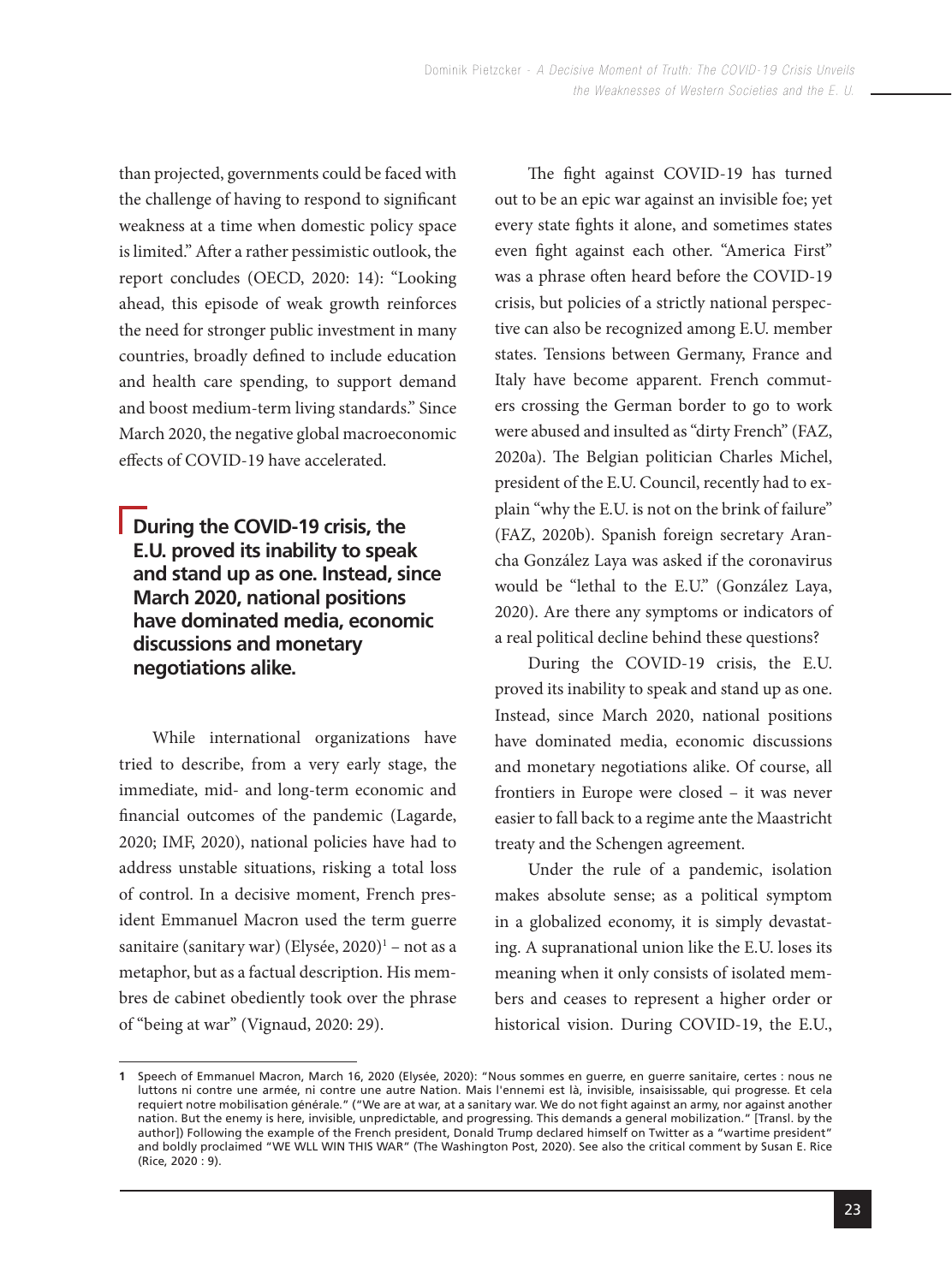and the European Commission as the executive institution, were simply non-existent. Peoples – and voters – all over Europe will not forget this sign of decreasing relevance, visibility and importance. The E.U. missed the chance to prove its strength and unity in a moment of extreme external pressure. This critical moment passed without any understanding of its political potential. True statesmanship, once part of the European political tradition,<sup>2</sup> was entirely missing at a time when it was crucial. This opportunity is now completely lost, leaving disappointment if not indifference towards E.U. politics among citizens and voters.

#### The Absence of E.U. Politics and Its Consequences

During the COVID-19 crisis, every single state could easily do without the E.U. Public health was not a matter of official E.U. politics: member states looked out for themselves and took, or did not take, precautions. But if the E.U. market is common, and frontiers are open for trade and travel, why is there not also a common organizational and infrastructural standard of public health? Unlike Asian states, particularly those which had learned from the SARS epidemic in 2008, the E.U. member states were not prepared for a pandemic, as improbable as it might have seemed beforehand. The successful crisis management of Asian states, among them China, stands out against the relatively late and hesitant reaction of European states. Singapore and

South Korea, too, managed to handle the crisis remarkably smoothly and without much ado. The highly digitized infrastructure of both countries enabled officials to initiate punctual measures against COVID-19 instead of mass invasive measures. Citizens behaved in a disciplined manner; the number of those infected remained low compared to other states (Normile, 2020). In South Korea, even legislative elections were held in mid-April. Public life has returned to normal.<sup>3</sup>



*Statement by the President of the Commission Ursula von der Leyen and High Representative/Vice-President Josep Borrell' (Avrupa Info,2020)*

The outcome of COVID-19 may weaken the E.U. and encourage centrifugal political forces. More specifically, the current crisis will lead to a reorientation towards national agendas of politics and economics. All over Europe, bankrupt airlines are likely to be nationalized (Asquith,

If one thinks of such practitioners of power as Cardinal Richelieu and Talleyrand, Cromwell and Churchill, Bismarck and Ade-**2** nauer, de Gaspieri and de Gaulle, one might come to the conclusion that politics and policymaking have not become more complicated these days, but that today's European politicians are simply missing any idea for the right moment and its unique (positive or destructive) potential – what the ancient Greeks so rightly called kairos.

COVID-19 also dramatically proves that, without digitization, societal survival would not be possible. The digital infrastructu-**3** re has already proved to be the backbone of the global economy. Now it enables national crisis management and connects human individuals, institutions and scientists all over the world. Go Digital or Die, a popular slogan among start-up entrepreneurs, expresses a higher political and societal truth.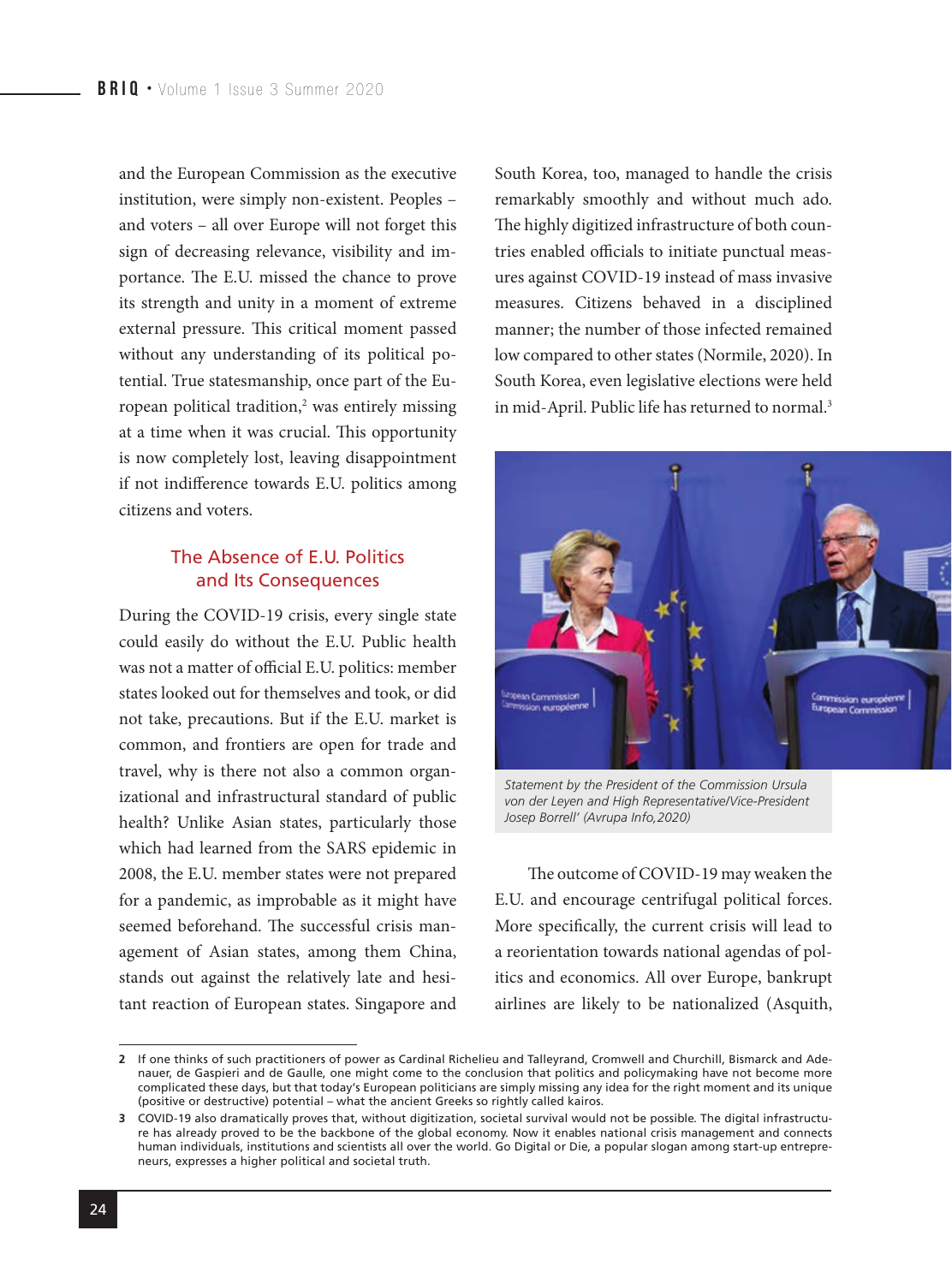2020); national – not European or global – infrastructure in agriculture, medical surveillance, pharmaceuticals and digital information is in demand; for individuals and nations alike, autarky has become desirable again. Even Brexit is now a marginal topic. Who cares about Britain's new "splendid isolation" while COVID-19 drives the world economy into the deepest recession since the late 1920s (Riley, 2020; FAZ, 2020c)? The impact of COVID-19 overshadows any other political decision in Europe. But what are the pending consequences of all of these developments and powershifts? The actual figures and forecasts for Western economies give an idea of what might be expected in the aftermath of COVID-19.

But the E.U. acts – again – divided. While Southern E.U. member states demand that the negative economic effects of COVID-19 should be shouldered fairly by all E.U. members, wealthier countries like Germany or the Netherlands prefer to continue their policy of national responsibility. Economic disaster is regarded as a matter of national policy; every state, therefore, should be held responsible for its own debts and financial situation. This is a hardliner position that is only shared by the relatively wealthy E.U. member states. These petty discussions reflect a t*otal lack of the metapolitical perspective.*

"When you are covering the United States," says French RFI correspondent Anne Corpet (Corpet, 2020), "it's as if you're on the frontline of Western culture." Latest figures from the IMF (2020) and U.S. Bureau of Labor Statistics (2020) indicate a dramatically increasing U.S. unemployment rate – a rise of 16 million between March and April 2020 alone. Only the Great Depression in the 1930s hit harder on the American labor market. The European outlook is equally gloomy. Millennials in Southern Europe (Italy, Portugal, Spain, Greece) see themselves as members of a "lost generation" (The Economist, 2020a: 20). "After two big crises at a formative period of their lives, a politicised and traumatized generation will need to be catered for … The anger built up during the previous crisis has not receded. About two-thirds of Spaniards declare themselves dissatisfied with democracy in their country" (The Economist, 2020a: 20). But what would be the alternative to democracy? Authoritarian national regimes promising more economic security? The rise of anti-establishment movements? The loss of interest in politics? The return of openly fascist ideas in Europe (Albright, 2019)?4

The symptoms of societal decay are evident. In Southern Italy, organized crime replaces state authority, distributing food to the poor and offering loans to small shopkeepers as financial support and compensation for an absent state (The Guardian, 2020a). All over Europe, as well as in the U.S., Russia, Brazil and Argentina – to mention but a few – national economies are at stake and forecasts predict decreasing GDP (The Economist, 2020b: 6). As in 2008, economic figures have turned into nightmares; only this time, it might last much longer.

**The idea of Europe as a visionary project is losing momentum, inspiration and, maybe for the first time, real relevance. A formerly powerful political idea – the best Europe has ever had in centuries measured not in money but in common cultural values and shared experiences – is evaporating.**

Some years before the outbreak of COVID-19, former U.S. Secretary of State Madeleine Albright wrote: "People want to vote but they need to eat. In many countries, the climate is reminiscent of that which, a hundred years ago, gave birth to Italian and German Fascism" (Albright, 2019, 112). **4**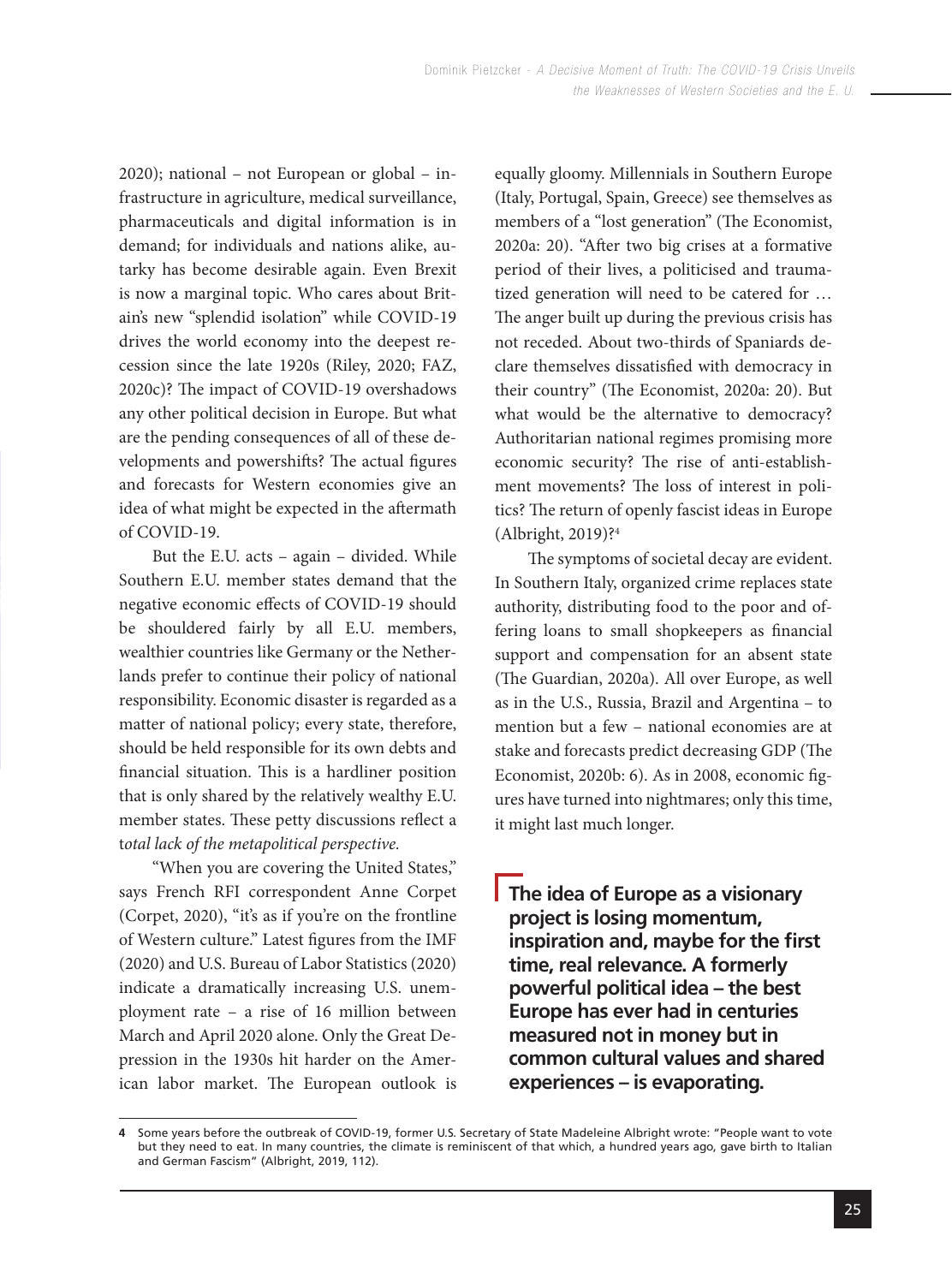

The idea of Europe as a visionary project is losing momentum, inspiration and, maybe for the first time, real relevance. A formerly powerful political idea – the best Europe has ever had in centuries, measured not in money but in common cultural values and shared experiences – is evaporating. It could be that these values have simply become insignificant. Which political powers will emerge from the void of a weakened and disunited Europe?

#### The European Unease

Even before spring 2020, the E.U. as an institution struggled with shrinking acceptance among citizens and voters. The 2018 elections to the European Parliament strengthened the radical political parties in France, the UK, Italy and Germany. Brexit, much debated since 2016, is only the most prominent symptom of a stronger underlying feeling of unease among E.U. member states and their citizens. Without a doubt, from education to economics, from individual rights to institutionalized prosperity, from peace to mobility, the E.U. has a lot to offer. But not to everyone. Social and political reality within E.U. member states (and likewise in non-member states, e.g. Switzerland and Norway) consists not only of those who profit from tax privileges, high educational standards, professional mobility, second homes in the countryside and a relaxed liberal-cosmopolitan lifestyle where minority rights are guaranteed, but also of those who consider themselves not as winners but as losers from competitive markets, global production and the growing internationalization of the economy. These people, large segments of the European population, prefer – for very personal economic reasons – protected national markets. They are also those who are suffering the most from the negative impact of COVID-19: small shopkeepers, underpaid staff in restaurants and cafés, self-employed entrepreneurs without much of a financial cushion, blue-collar workers whose working conditions are dramatically worsening5 and all those who have already lost or will lose their jobs in an economy already going into a deep and long-lasting recession. Their skepticism towards a political-economic system that could not protect them from loss, deprivation or even poverty will only grow.

The European idea, once meant as a unifier and peace-bringer after the bloodshed and disasters of the early and mid-20<sup>th</sup> century (Mak, 2007), has lost most of its attractiveness. It doesn't reflect the political polarization and radicalization of European societies. The political climate, already distorted before COVID-19,

One should always bear in mind that, for all its enormous potential, the digital revolution is also the main source of a new kind of poverty and economic dependence: underpaid jobs in Amazon warehouses, self-employed drivers in Western cities without any insurance, sweatshops in South East Asia, etc. **5**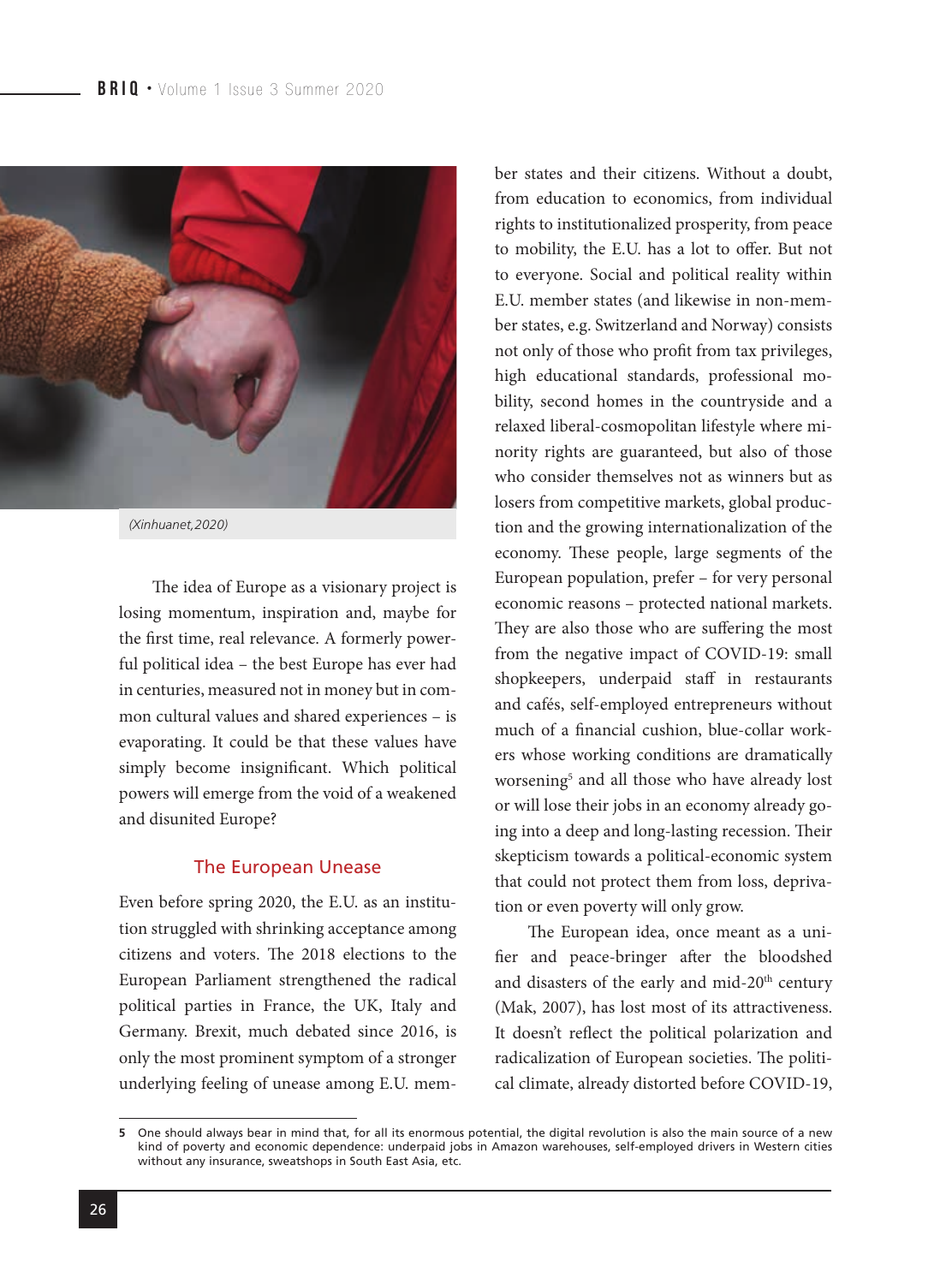is deteriorating, posing new risks in an already unstable situation. Populist parties and rightwing movements are reckless enough to take advantage of the – from the perspective of their voters – political impotence of the E.U. "The siren is ringing" (Jones & Montale, 2020); not only for the poor all over Europe, who have become even poorer by now, but also for well-established bourgeois pro-European representatives as they face the growing risk of losing their political influence and majorities. Those who suffered economic losses during the COVID-19 crisis and its aftermath will not forget those who left them alone and did not provide help when it was most needed. They will remember the pictures of the endless discussions and nightly negotiations at the E.U. headquarters in the Berlaymont building in Brussels, which ended without a solution. They will not consider the E.U. flag with its 12 golden stars as their own anymore. The enormous sum of €2.7 trillion, the new "Marshall Plan" for Europe (von der Leyen, 2020), will not change their negative attitudes towards the E.U.

# **Under the regime of the COVID-19 pandemic, petty national interests, particularly in Europe, overshadowed individual sacrifices. Acts of solidarity between European states were more or less entirely lacking.**

Again, COVID-19 exposes one of the most vital weaknesses of the E.U.: its inability to explain itself and its vision of a unified and strong Europe. In its institutionalized form, the E.U. is totally helpless against populism. "In this pandemic," writes Scott L. Greer, a professor of public health (Greer, 2020), the E.U. "doesn't appear to live up to its ideals: A union that speaks often of solidarity between peoples initially saw little solidarity. A union often reproached for technocracy showed none of it. A union built on the freedom of movement of people and goods has become a chaotic continent of closed borders and export bans." Chaque-un pour soi seems to be the realpolitik of each E.U. member state when facing a severe crisis. European institutions like the European Center of Disease Prevention and Control (E.C.D.C.) in Stockholm or the newly founded RescEU, the European Union's organization for crisis response at home and abroad, were more or less invisible during the outbreak of COVID-19.

Under the regime of the COVID-19 pandemic, petty national interests, particularly in Europe, overshadowed individual sacrifices. Acts of solidarity between European states were more or less entirely lacking. The Italian public, whose emotions were fueled by political rightwing agitation, is openly disappointed at the unwillingness of relatively rich E.U. member states to share, as true partners, the financial and economic burdens of the COVID-19 crisis. Help and solidarity, when it comes to mutual sacrifices, have become unpopular among E.U. member states. Under pressure, individuals and institutions reveal their true reliability and strength. Facing hard times could have been one of the rare cathartic moments of contemporary politics: Europe's "finest hour". But it turned out that the European Commission only represented the political calamity of an organization fragmented and disunited by partial economic interests. The rich member states (Netherlands, Germany and others) are obviously not willing to share their privileges with weaker partners. Political alien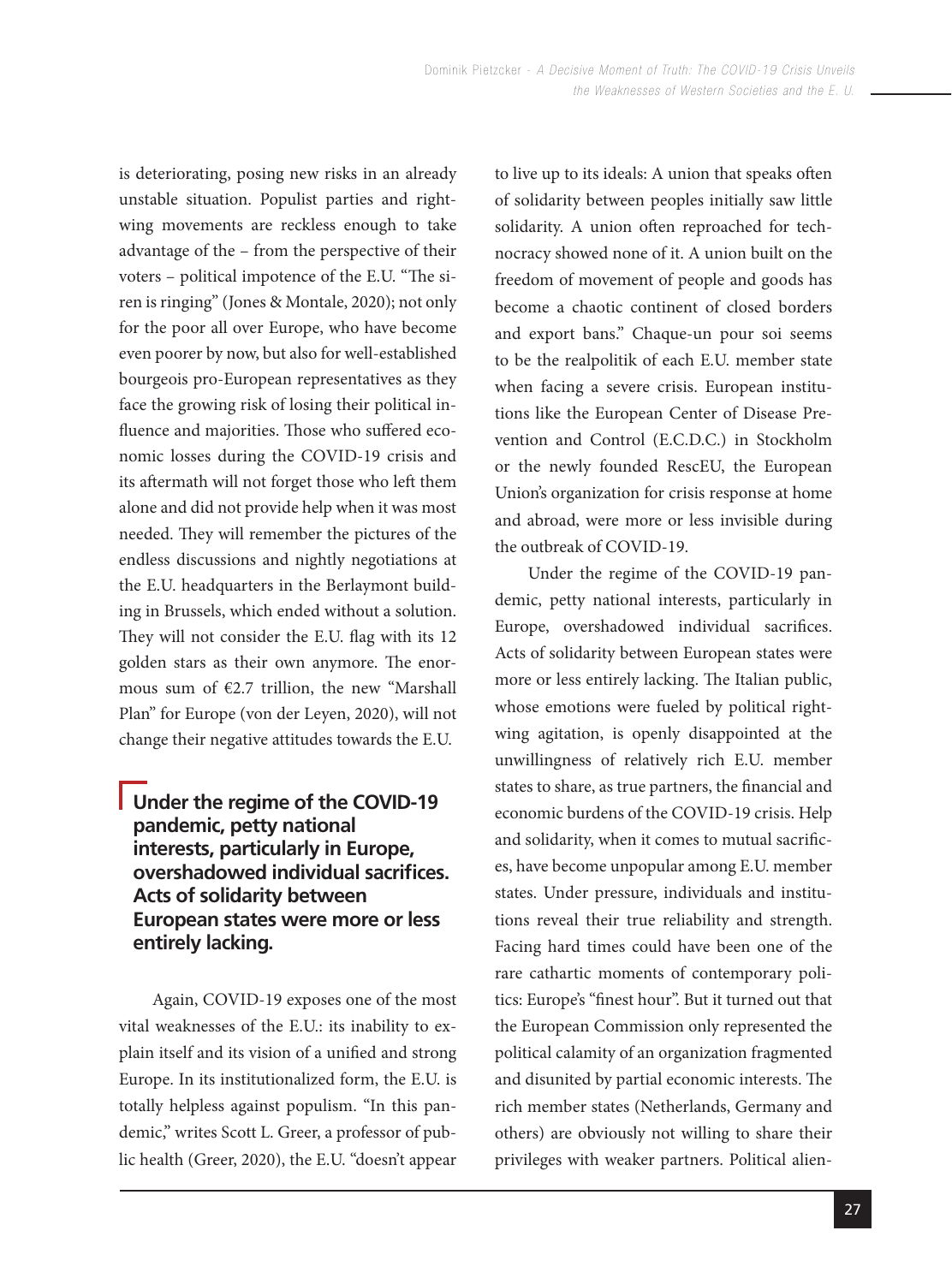ation – or better, political distancing – between E.U. member states is already one of the paradoxical outcomes of the COVID-19 crisis.<sup>6</sup>

#### Are There Any Other Humanitarian Topics Left, Apart From COVID-19?

One of the most astonishing phenomena of the COVID-19 crisis is the total disappearance in the Western media of the formerly hot topic of mass migration from the Southern Mediterranean and Sub-Sahara regions. In February 2020, 11 migrants were assassinated in Hanau, Germany; one of the most violent and bloodiest xenophobic assaults in recent German history (The Guardian, 2020b). A brief outcry in the media followed, before COVID-19 swept away any other topic, including the public debates over refugees, asylum seekers, and xenophobic and antisemitic tendencies in Western democracies. But under the surface of the pandemic, the conflictual dynamite of a society that suppresses its inner self-contradictions is still there, ready to explode at any given moment.

COVID-19 dominates as a monothematic wave the international news circus; be it print, TV or social media. Obviously, the news industry follows its own rhythm; nevertheless it is somehow irritating that the destinies of tens of thousands of emigrants are no longer of any public concern. Questions of personal health and individual well-being are, seen from the perspective of the broad public, apparently more important than the fate of the damned of this world. The German parliament, representing a population of 80 million people, agreed to

take in 50 unaccompanied minor-aged refugees from the war-ridden regions of the East. This is nothing more than a weak humanitarian gesture, tired from former generosity and political confrontation.

Emigration has ceased to be of any public concern. COVID-19 is the ideal pretext, a true deus ex machina, for establishing a restrictive border regime in Europe without facing any opposition. It also exposes the hollowness and unreliability of European humanitarian engagement and the moral hypocrisy of both officials and citizens. Turkey, Russia and China are not blind to the weak ethical commitments of Western Europe.

# Western Lifestyle and Consumerism, Coming to Its End

The coronavirus pandemic might be as costly and destructive as going to war. But is it also as decisive, brutal and reckless as war? Behind the epidemiological facts and the obvious dangers of COVID-19 stands another adversary, as hard to grasp as the virus itself: the corrugated way of life in Western societies. Nobody was prepared for the complete shutdown of economic activity. There were no holidays, either; and what was left, apart from queueing for food, eating, jogging and watching Netflix or Disney+, was the shocking proof of the hollowness of the Western materialistic way of life. What could be seen was the abyss of an absolute conceptional, philosophical and emotional emptiness, where only petit-bourgeois anxieties reigned and a diffusive existential angst lay hidden.

These lines were written while the fruitless negotiations between the ministers of finance on "Euro bonds" and other mea-**6**sures of supranational solidarity were unfolding. Yet it is clear that the times of austerity are over. The E.U. has to prove that its members will emerge from the crisis less damaged than non-member states. Even Brexit has become a question of lower public and political interest. The United Kingdom will probably not do better or worse than the rest of the E.U. Again: The COVID-19 crisis, as a crucial moment of political truth, totally changes proportions, perspectives and relations.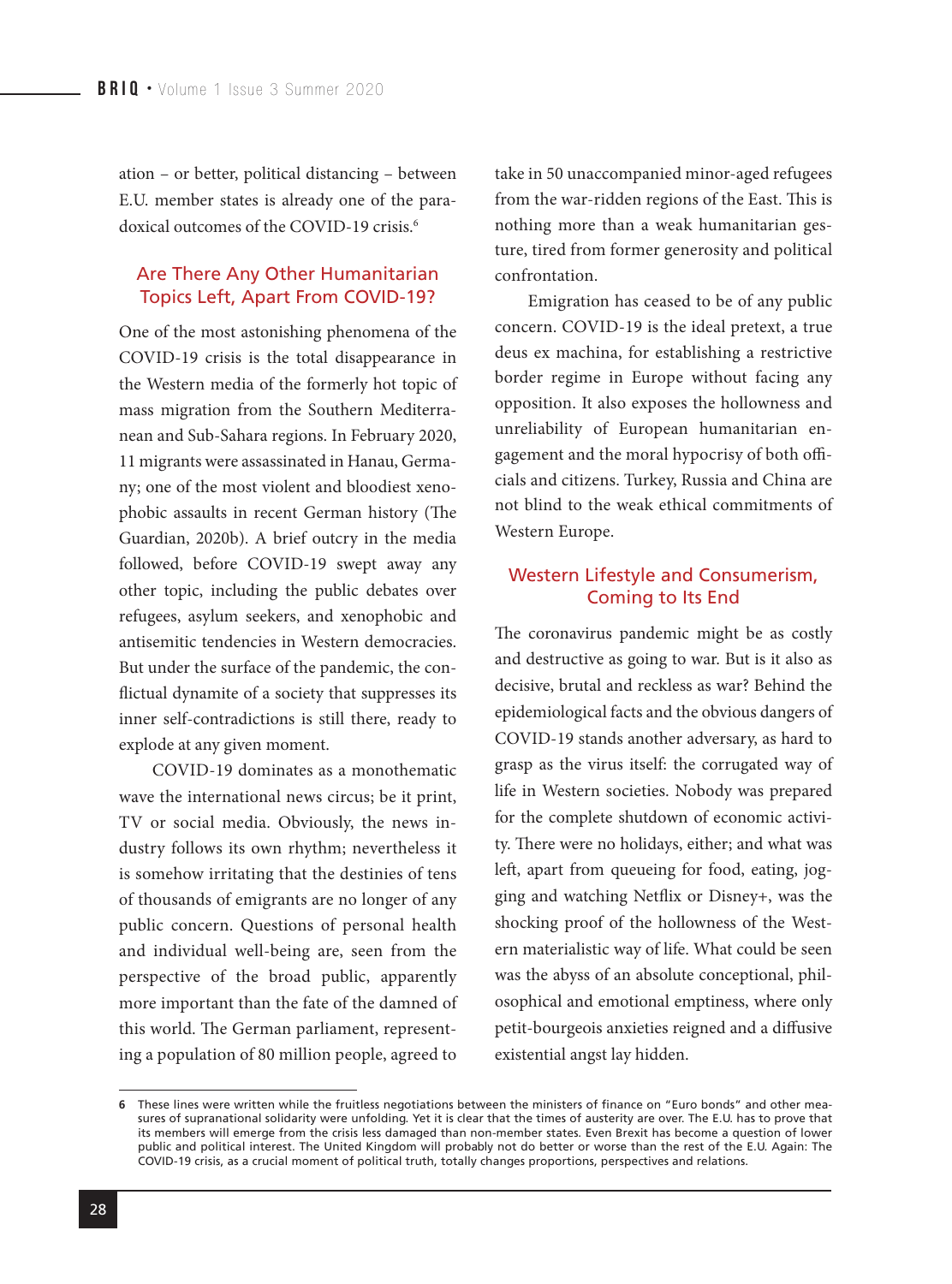Short after the official lockdown and the de facto curfew in Europe began, the novel La Peste by Albert Camus was briefly out of stock.7 world under the threat of infection quickly develops socio-phobic attitudes. Once again, reality follows literature; the worldly regime and daily life under COVID-19 closely resemble T.S. Eliot's 1925 poem The Hollow Men (Eliot, 1974: 91): "In this last of meeting places / We grope together / And avoid speech / Gathered on this beach of the tumid river". In times of external pressure, humility – and not self-confidence – has become the main virtue. When shops are closed and, apart from food, nothing can be bought, what is the essence of consumerism? Staying at home, attending webinars, following video conferences or working on Excel sheets are the main activities, apart from eating, sleeping and – at least in Northern Europe – amassing toilet paper in astonishing amounts. Refrigerators and freezers became top sellers overnight (Müßgens, 2020). The masses prepared themselves to outlast the crisis. What does all this tell us about the self-perception and self-deception of a society where entertainment and amusement suddenly turn into fear?

Behind all these rituals, imposed by a strict medical regime, lies the fragility, fearfulness and emptiness of a hedonistic and post-heroic society. Wealthy Western societies have learned to delegate a lot to absent third parties: hard working conditions, exploitation, poverty, pollution, violence and crime. Now, they learn that everything can be delegated, but not one's own fears. Like acid, COVID-19 exposes the unpleasant aspects beyond the shiny surface of Western wealth and values. Materialism easily turns to decadence, and decadence to decay.

# Cultural Criticism and COVID-19

One would have to be politically naïve – or truly optimistic – to believe that the E.U. and, in a broader sense, the European idea of partnership among equals, will be among the winners from the recent developments. COVID-19 has already given a boost to nationalistic and reactionary ideas throughout Europe, particularly in Italy, France, Poland and Hungary. In Italy, the neofascist movement Fratelli d'Italia (Brothers of Italy) and its charismatic leader Georgia Meloni have become more popular than ever before. The concept of an authoritarian state based on reactionary ideas – the late and unlikely heritage of fascism – has recovered its appeal among democracies.

Authoritarian tendencies become more apparent as governments all over Europe demand unconditional obedience from their citizens. COVID-19 boosts the desire for control and security; authoritarian policies satisfy these demands. In Germany, where citizens traditionally believe in state authority and control, the joyless atmosphere of total conformity is almost palpable. "Never in my wildest dreams did I imagine seeing in a European democracy a police-enforced order that limits personal freedoms", writes Russian editor-at-large Maxim Trudolyubov (Trudolyubov, 2020).

**COVID-19 unveils the true emotional driving forces behind the mask of peace, profit and prosperity. Without any doubt, we are on the threshold of a new age of angst.**

On April 15, the author interviewed Regina Steinicke, the spokesperson of the publishing house Rowohlt Verlag. Camus' novel **7** could not be delivered anymore, at least not without heavy distributional difficulties.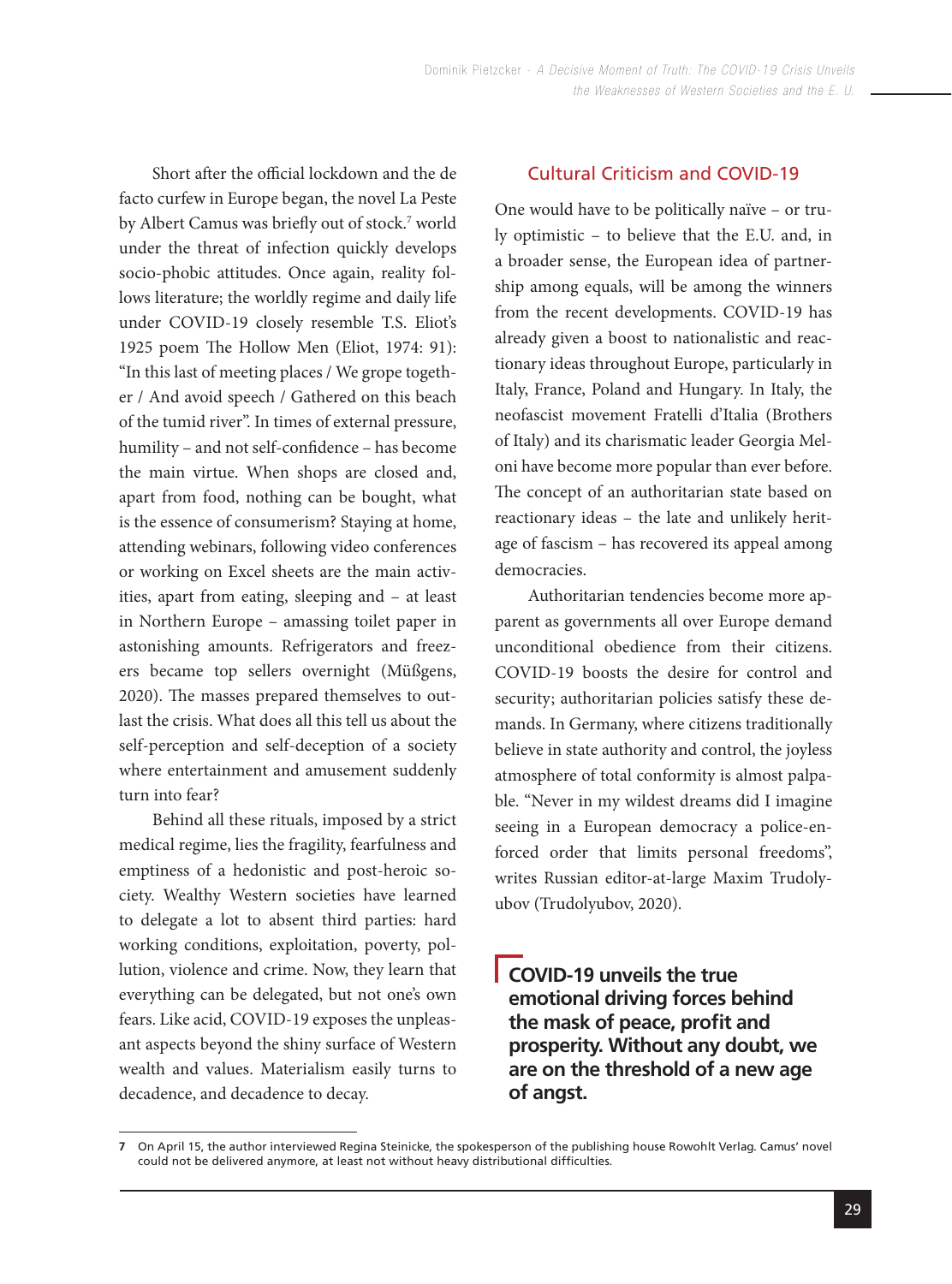COVID-19 puts democracy to the test as the antivirus regime oppresses all actions – and even attitudes – that oppose the executive orders. The ratio of seemingly necessary restrictions knocks out all liberal and democratic rights. What is good for public health can be bad or even devastating for a political culture. Obedience and conformism are regarded as social and personal virtues; in Germany it has become popular to snitch on neighbors flouting virus rules (Chambers, 2020). This is reminiscent of certain totalitarian practices of the past.

It is strange to observe how easily a pluralistic and open society can be turned into a homogenous angst-ridden community where all members try to avoid each other. Again, the virus brutally exposes the fragility and vulnerability of modern societies and their political-economic systems. COVID-19 unveils the true emotional driving forces behind the mask of peace, profit and prosperity. Without any doubt, we are on the threshold of a new age of angst. Citizens, colleagues and family members are avoiding each other. Social distancing, considered before as borderline behavior, has become a virtue. Making new contacts is regarded as a major offence. Physical contact of any kind has strangely become a health risk. To love someone is to endanger that very person; whether a partner, a child or a parent.

COVID-19 depicts a society of obedience and conformism. It is not about technocratic functionality or what seems to be necessary from a strictly medical viewpoint – it is about the republican and individual right to agree or disagree with official policy. Mainstream society obediently and uncritically follows executive orders. Thus, within weeks, COVID-19 has already exposed the potential for an absolute Orwellian system. Democratic procedures, critical reasoning, enlightened discourses, the Socratic right to disagree; all forgotten when the political system is under pressure. This timeless political lesson about democracy turning into an authoritarian regime or even a dictatorship has to be learned again and again, although it tells us nothing new. Alexis de Tocqueville already knew the risks of mass conformity, obedience and intolerance within the system of democracy (de Tocqueville, 1992).

#### Some Remarks on the Macroeconomic and Geopolitical Effects of the COVID-19 Crisis

COVID-19 stands in the same tradition as the European economic crisis of 2012–2014, the global financial crisis of 2008 and the brief but intense economic recession after 9/11 in 2001 (Hillinger, 2010). The immediate and indirect effects of the COVID-19 crisis also impose some questions that demand political answers: What is the price of globalization and are we willing to pay it? Are we ready to live, act and cooperate in a world that overnight has become dangerous again? How often can an economic system undergo deep crises before it corrugates and implodes? And finally, are we all in need of a new global order?

For the fourth time since 9/11, the global economy has been devastated by a severe crisis. Throughout this period, the economic system, based on private possession and the accumulation of personal wealth, has been heavily backed up by public means. Trillions of Euros and U.S. dollars were practically pumped into the staggering capitalistic system. As a consequence, after 9/11, 2008 and 2012 many states in Europe and all over the world faced severe budget problems. Public infrastructure was neglected. But COVID-19 is not the only thing that kills; poverty, poor social and medical infrastructure, and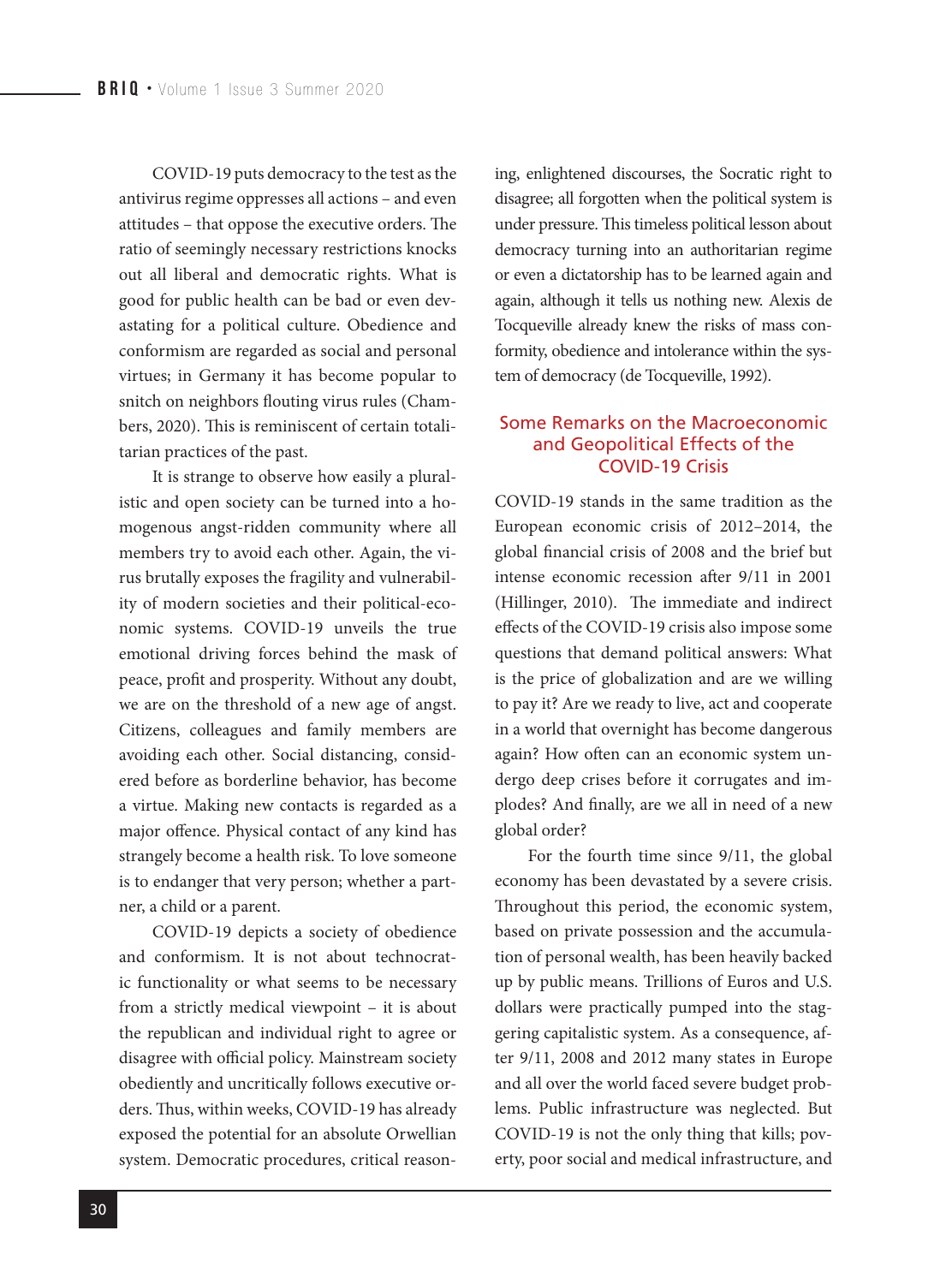an underfinanced state can be lethal too. Western governments are heavily subsidizing the neoliberal economic system and its idea of the free market. Risks are carried in public hands, but profits belong exclusively to the shareholders. But why should dysfunctional competitive markets be regularly subsidized? When state power becomes such a strong economic player as during COVID-19, it should also be regarded and rewarded as such. Are we getting closer to a multilateral capitalistic system where governmental control and public shares are the two main economic pillars – instead of free-market competition and neoliberal globalization? Massive public means are necessary to cover the negative economic effects of COVID-19. When governments step in and take economic responsibility, the discourse on renationalization and new forms of capitalism, depending both on state control and the forces of the free market, enters a new stage. Another "new deal" – this time, paradoxically, without the U.S. – has become possible again. Will China be its leader?



Since China systematically opened its huge market of 1.4 billion consumers to international investment, two different politico-economic systems have been competing against each other. On the one hand, the state-controlled capitalism of China; on the other, the self-controlled market capitalism of traditional Western understanding. Both models represent giant experiments. At the moment, each model is having to prove its capability to adapt to the heavy risks and highly volatile markets of a globalized economy. COV-ID-19 puts both models to the test. But China seems to be in a better starting position.

Geostrategic investments along the Belt and Road Initiative (BRI) will not come to a halt, although they might be reprioritized or slowed down. China has no interest in losing its new allies along the trade routes and coastlines of Africa, South East Asia and Latin America. Unlike the U.S., China has no interest in protected markets; meanwhile, international markets depend heavily on Chinese exports. COVID-19 is undoubtedly a backlash against globalization; but it will not change the historic direction towards Asian hegemony (Khanna, 2019; Maçães, 2018) and Chinese dominance in the Eastern hemisphere. The Asian century has just begun; COV-ID-19 will be nothing more than a footnote. Maybe it is worth remembering the Spanish influenza of 1918–1919. It took more lives than World War I, but it had practically no impact on the growing importance, and soon Western hegemony, of the U.S.

# "From Russia With Love" – Learnt Lessons From the East

Even in a post-COVID-19 world, some major aspects of global importance remain. The dramatic and unavoidable power shift from West to East (Rachman, 2016) is not affected by COVID-19; it might even be accelerated. China was the first nation to be hit by the pandemic; but it was also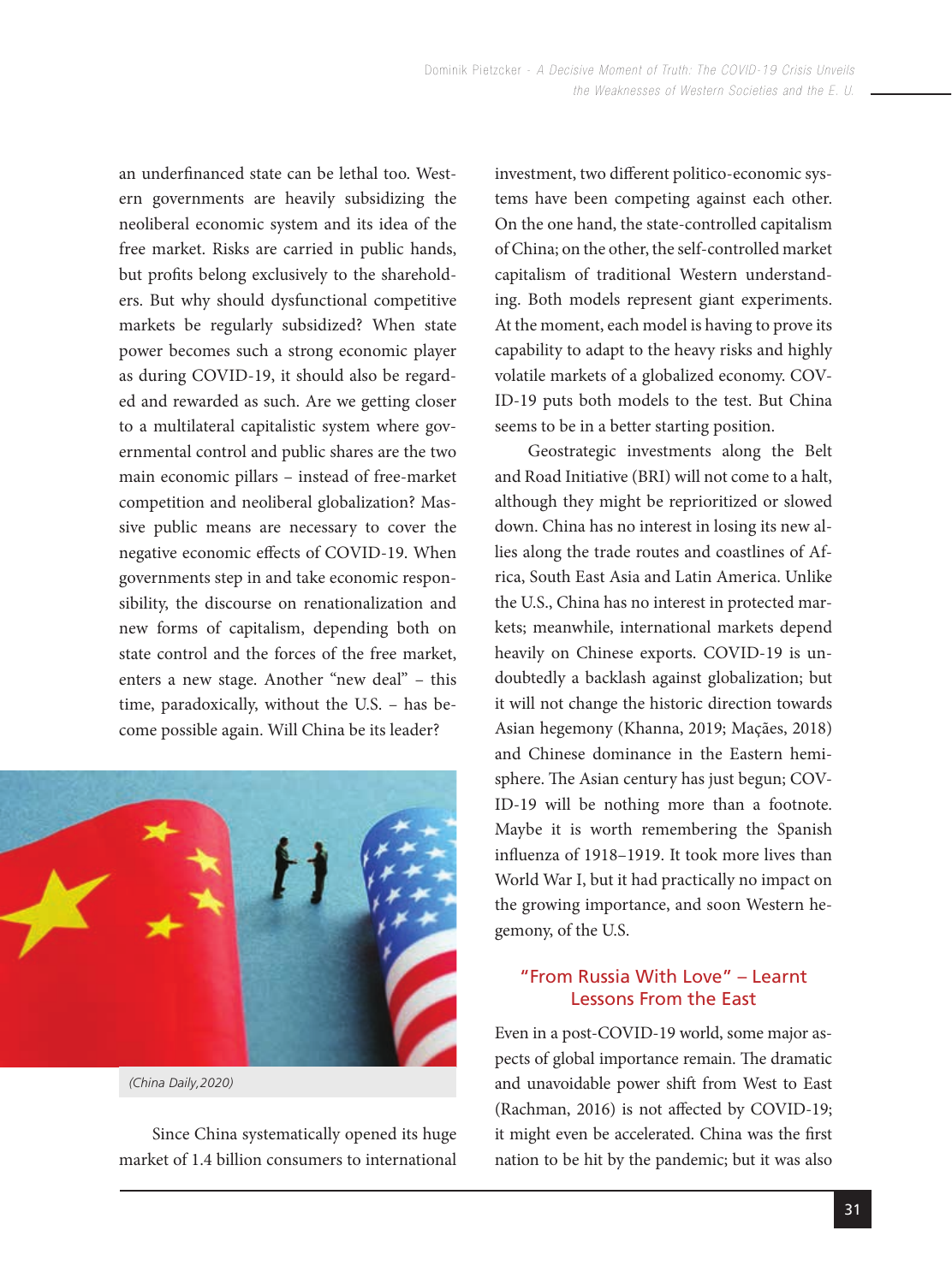the first state to get out of the acute state of crisis. Since the end of March, daily life has returned to Shanghai (a metropole of 25 million inhabitants); since April 11, shops and factories have restarted their business and production activities in Wuhan, once the epicenter of the COVID-19 pandemic (Wang & Yang, 2020). As the pandemic was reaching its peak, China sent medical equipment directly to Lombardy, the Italian region that was suffering the most.<sup>8</sup> Now, China is offering practical help, equipment and medical knowhow to the U.S. and other Western countries (Cui, 2020). Russia, too, sent medical corps to Northern Italy. These gestures generated huge media coverage; their propagandistic goals were perfectly matched. The East Helps the West out of the Crisis: the underlying message is absolutely clear.



symbolic language of solidarity.

omist – points to the bête noire of European and Western polities: the perception of the growing influence of Asian societies over the occidental hemisphere (Khanna, 2019). Those states and national economies which recover the fastest from the critical blow of COVID-19 will be able to enlarge their global influence. China will be among these states; the U.S. probably not. In fact, China has offered active help to the U.S., proving its ability to swiftly change its diplomatic tonality from competition in a de facto trade war to solidarity and empathy in a moment of common suffering (Cui, 2020). No other administration has proved capable of reacting in its international relations as smoothly and quickly as the Chinese, although Russia didn't hesitate to send medical staff and equipment to Italy. "From Russia with love" was written on the Tupolev transport aircrafts of the Russian air force. It was, as the Italian media observed, the first time since the Napoleonic wars that Russian troops had entered Italian territory (BBC, 2020). The Russian PR stunts won global media coverage. The strategists of the Kremlin have well understood that dominance in symbolic pictures and gestures counts nearly as much as military dominance over territories (Corman & Coraci, 2020). This is something that the E.U. administration seems to have totally forgotten.

"Will China win?" (The Economist, 2020) – the cover title of the April 18 issue of The Econ-

#### Summary

The ideas and findings of this article can be summarized in a few aphoristic sentences:

perceive any flag, be it of Italy, France or Spain, on public transport vehicles in Berlin. It seems as if the West has forgotten the

32

*unconcerned." box of medical supply donated by China to Italy. (Xinhuanet,2020)*

In Hangzhou, one of China's wealthiest cities, public buses were painted with the Italian tricolor as a sign of solidarity. These **8** activities, which had a massive impact on social media, did not occur among E.U. member states. At least the author couldn't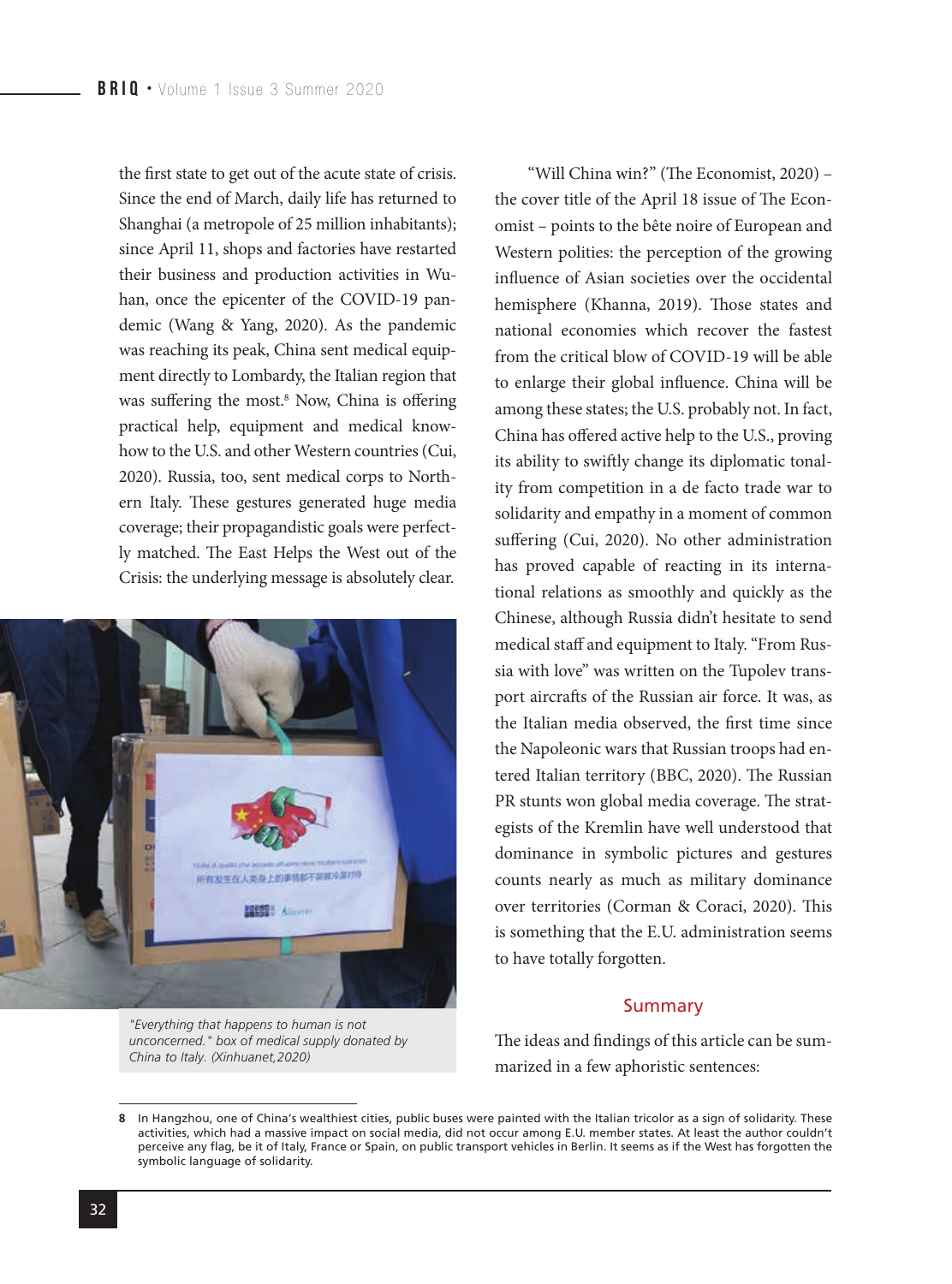- (1) The COVID-19 crisis mercilessly exposes the political fragility of the European Union and its institutions..
- (2) Post-COVID-19 Europe will have to deal with the centrifugal potential of stronger nationalistic political movements.
- $(3)$  The disjunction between the E.U.'s self-perception, and how it is perceived by its citizens, is becoming palpable.
- (4) Poverty, ideological radicalization and political instability are coming back to Europe.
- (5) Those national states that mastered  $-$  as quickly and strictly as possible – the COVID-19 crisis will be the economic, political and strategic winners of the recent developments: China, South Korea, Singapore, Japan; in Western Europe maybe Germany.
- (6) Neoliberalism and laissez-faire capitalism have lost their legitimacy; in the U.S. the neoliberal macroeconomic framework will survive, but in Europe it will be drastically rebuilt.
- (7) The divides between Europe and the U.S., and also among European states, are growing; political alienation in a multipolar world will be the consequence.
- (8) Seen from a cultural-critical perspective, COVID-19 unveils the self-contradictions and, finally, the shallowness of the Western value system.
- (9) Digitization is no longer revolutionary; it enters the stadium of being the new normal.
- (10) Clio, the muse of history, looks to the East. Her view remains unclouded, unchanged, unbiased.

# References

- Albright, M. (2019). *Fascism: A warning*. London: William Collins.
- Asquith, J. (2020). Could airlines be nationalized? As Italy takes full ownership of Alitalia, will more airlines fol low? Retrieved from https://www.forbes. com/sites/jamesasquith/2020/04/01/could-airlines be-nationalised-as-italy-takes-full-ownership-of alitalia-will-more-airlines-follow/#7bc68b3677df
- BBC. (2020). Coronavirus: What does 'from Russia with love' really mean? Retrieved from https://www. bbc.com/news/world-europe-52137908
- Beckert, S. (2014). *Empire of cotton: A global history*. New York: Alfred A. Knopf.
- Chambers, M. (2020, April 2). Germans snitch on neighbours flouting virus rules, in echo of the Stasi past. *Reuters*. Retrieved from https://www.reuters. com/article/us-health-coronavirus-germany denunciati/germans-snitch-on-neighbours-flouting virus-rules-in-echo-of-the-stasi-past idUSKBN21K2PB
- Corman, M. R. & Coraci, E. (2020). Geopolitical symptoms of COVID-19: Narrative battles within the Eastern partnership. Retrieved from https:// www.bertelsmann-stiftung.de/de/unsere projekte/strategien-fuer-die-eu-nachbarschaft/ projektnachrichten/wer-ist-in-der-corona-krise-der zuverlaessigere-internationale-partner
- Corpet, A. (2020, April 18). Washington is a never ending story. *T – The New York Times Style Magazine, International Edition*, p. 81.
- Cui, T. (2020, April 7). Cooperation vital for U.S. and China. *The New York Times International Edition*, 42(630), 1-11.
- De Tocqueville, A. (1992). Œuvres *II (De la démocratie en Amérique I & II)*. Paris: NRF, Bibliothèque de la Pléjade.
- Eliot, T.S. (1974). *Collected poems 1909–1962*. London: Faber and Faber
- Elysée. (2020, March 16). «Nous sommes en guerre sanitaire». Speech of president Emmanuel Macron. Retrieved from https://www.elysee.fr/front/pdf/ elysee-module-15345-fr.pdf
- Frankfurter Allgemeine Zeitung (FAZ). (2020a, April 18). Grenzen der Freundschaft, p. 2.
- Frankfurter Allgemeine Zeitung (FAZ). (2020b, April 18). Herausforderung dieser Generation (Interview with Charles Michel), p. 18.
- Frankfurter Allgemeine Zeitung (FAZ). (2020c, April 15). Schwerste Krise seit Großer Depression, p. 1.
- Frankopan, P. (2015). *The Silk Roads: A new history of*